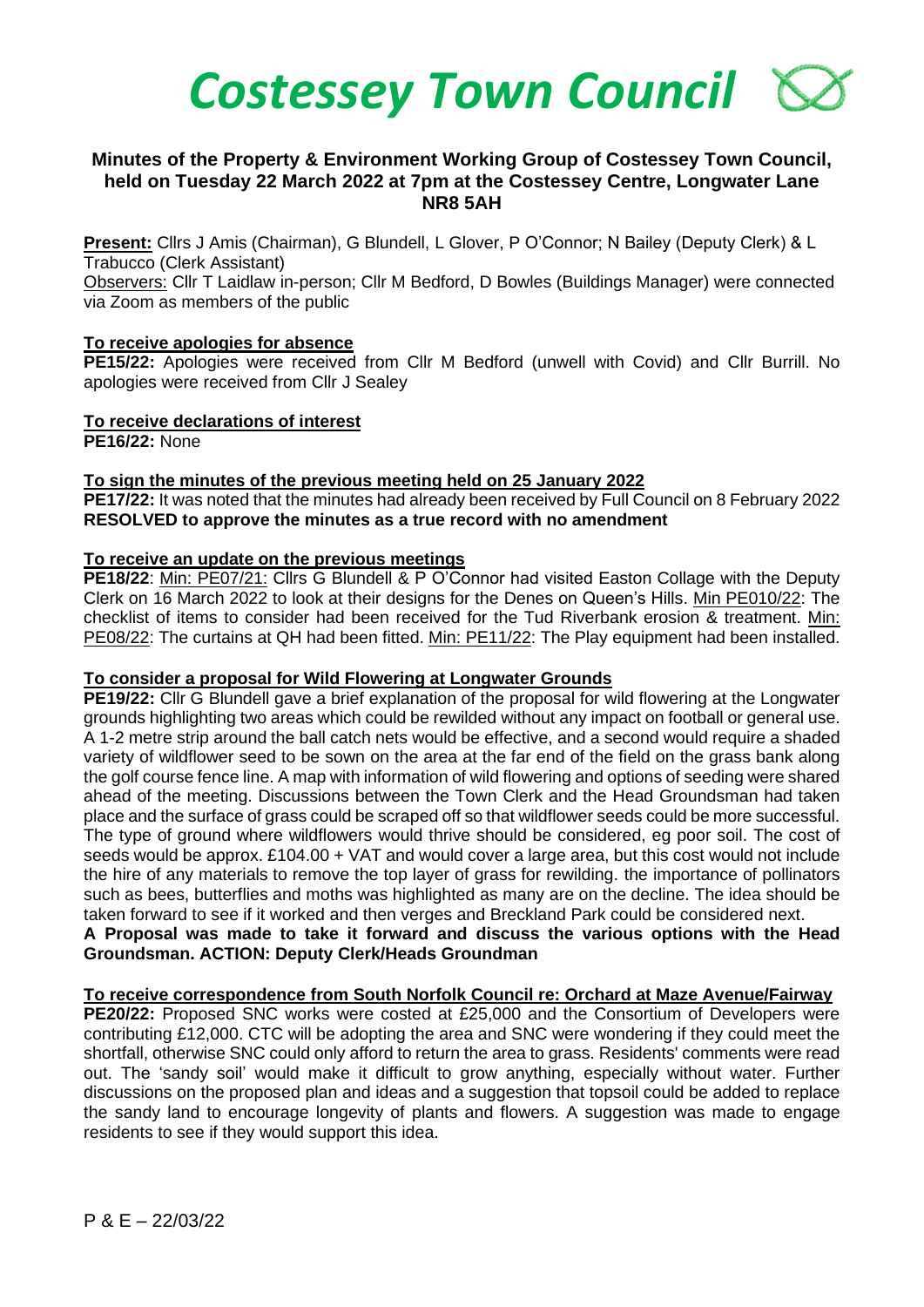**PE021/22:** Cllr T Laidlaw suggested that District Councillor S Blundell could formally make an application to SNC to fund the project.

**PE022/22:** Three other planned projects (The River Tud Bank Erosion, The Woods at the Cemetery and Breckland Park Rocking Horse) meant CTC should be cautious about current spending.

# **To receive feedback from Easton College Students on ideas for The Denes**

**PE023/22**: A brief update of the recent visit to Easton College by Cllrs G Blundell & P O'Connor was given. Designs by students were displayed as models and pictures. A recommendation was made that CTC should push this idea forward as it should improve the area and make it attractive. Another suggestion was made to show the current ideas for the Denes to the QH residents, informing them of what the students at Easton Collage had come up with, and that they could be involved to do the same for the Orchard area. Next steps were to cost the initiative in phases with help from Easton College. **ACTION: Deputy Clerk**

# **To consider an additional plaque on the Costessey Centre Entrance Pillars**

**PE024/22:** Cllr T East had first proposed an additional plaque to commemorate the Queen's Diamond Jubilee in 2012. A plaque for the Queen's Platinum Jubilee could sit under the existing ones. A suggestion was made to keep the current plaques the same and add two new plaques, one for the Queen's Diamond Jubilee and one for the Queen's Platinum Jubilee. Prices to be sought for a future P&E meeting**. ACTION: Deputy Clerk**

# **To receive information on the trial part-time road closure West End (displacement of parking)**

**PE025/22:** An email received on 23 February 2022 from Sustrans and map were provided ahead of the meeting; an explanation was given about the *School Street* trial as to whether the Council would be a statutory consultee. The impact on CTC hirers at the school run time was outlined as parking inconsiderately is a recurrent issue and will only worsen once the trial part-time road closure of West End starts in May. The impact on office staff was explained and examples given where they had to go into the car park to talk to parents as their inconsiderate parking was causing dangerous situations by double parking by the front gates, especially for kids walking through the gates with cars coming in and out, and this would only get worse. It was suggested that the gate could be locked for a few days prior to the school runs, and prior to CTC hirers arriving at the Centre. People also use the CTC car park to leave their cars all day to go out for the day in Norwich. Signs similar to multistorey or shopping car parks could be made up, where certain car parking restrictions were enforced. Another idea was to investigate how to enforce parking tickets for all inconsiderate parking. Sustrans had asked CTC to clarify if it would be happy for parents to continue using the CTC car park and therefore for them to promote on the school streets website; CTC had replied stating that they would be happy to continue, but to explain that parking was limited, and the reasons why street closure was not appropriate.

**PE026/22:** Cllr T Laidlaw asked to speak at 8:46pm as the issue of parking at the CTC had been covered. He stated that the item on the agenda was to discuss the trial part-time road closure of West End and the knock-on impact on displacement of parking, quoting an email from Elanor Nicholls of Sustrans to Cllrs L Glover and T Laidlaw, where a copy of a letter from the Head teacher of St-Augustine's and CCllr S Blundell were aware of the scheme and were in favour; therefore he had forwarded it to the Town Clerk as she was not copied into the email. This subject did not come up for discussion at the last Full Council meeting of the 8 March 2022. Cllr T Laidlaw mentioned the good letter written by the Town Clerk in response to that letter highlighting the problems. Unfortunately the time of the trial period (which is usual 18 months) of this part-closure of West End commencing on 9 May 2022, 30-45 mins twice a day subject to the normal opening times of the school, will affect residents of West End. If you have a school with parallel roads with a high density of housing then it is appropriate to close the road to reduce pollution, because traffic movement is still possible, but on West End the trouble lies with traffic movement and therefore it should not be considered for a part